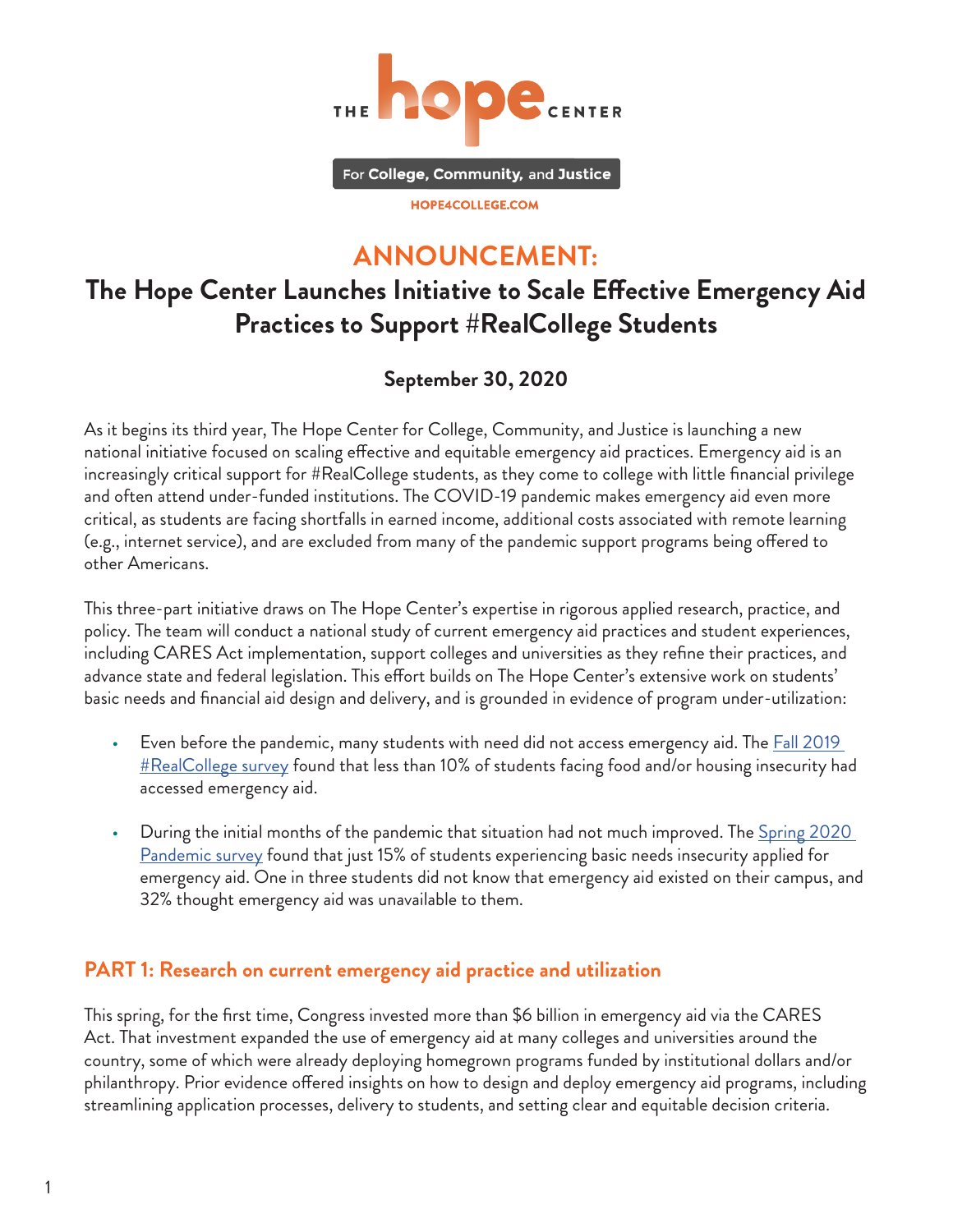

But the dramatic changes brought by the pandemic and the CARES Act demands more evidence to build knowledge about how institutions are deploying their emergency aid programs – and the results they are getting for students.

In response The Hope Center is leading a new 18-month study, supported by the [Bill & Melinda Gates](https://www.gatesfoundation.org/)  [Foundation](https://www.gatesfoundation.org/) that includes 155 colleges and universities in 42 states (see the participant list at the end of this announcement). All participants are fielding the #RealCollege survey to their students to assess need for emergency aid and use of the institutions' emergency aid programs, including CARES funded-efforts. In addition, practitioners are providing information on how those programs are designed and delivered. Together with DVP-Praxis, The Hope Center's research team will examine which approaches to emergency aid are most closely associated with higher rates of student utilization and signs of academic success. Researchers will pay particular attention to equitable access to emergency aid by minoritized students, parenting students, and those attending Minority-Serving Institutions (for example, participants include 16 Historically Black Colleges and Universities and five Tribal Colleges and Universities).

In addition, The Hope Center's Dr. Christine Baker-Smith is leading an experimental evaluation of [Edquity's](https://www.edquity.co/) technology-driven approach in delivering emergency aid to students. This evaluation would not be possible without funding from **ECMC Foundation**, or The Hope Center's partnership with [Believe In Students](https://believeinstudents.org/), which received support from the Prentice & Alline Brown Foundation and [Schultz Family Foundation](https://schultzfamilyfoundation.org/) to support this evaluation. During 2020, use of Edquity expanded from one community college district to more than a dozen institutions and districts around the country. Dr. Baker-Smith's team will evaluate the efficacy of that approach at Dallas College, several community colleges in West Texas and King County, Washington.

#### **PART 2: Technical assistance to support institutional transformation**

Even as the empirical evidence base continues to build, practitioners around the country are doing their best to meet students' immediate needs. In late spring 2020, The Hope Center collected data from 165 institutions in 36 states and the [resulting report](https://hope4college.com/realcollege-during-the-pandemic-institutional-responses/) revealed that almost 1 in 2 said they needed more guidance on how to distribute emergency aid at scale. Nearly 1 in 4 were not using an online application, less than half felt they could distribute support within 48 hours, and almost 3 in 4 said they lacked adequate financial support to meet demand.

In response, thanks to financial support from Conagra and Aramark, The Hope Center spent summer 2020 increasing its technical assistance to colleges and universities to support their emergency aid and basic needs security practices. This included issuing a new [guide to emergency aid](https://hope4college.com/guide-to-emergency-grant-aid-distribution/) and an [associated webinar](https://hope4college.com/webinar-how-to-fundraise-for-emergency-aid/) on fundraising for emergency aid. The Hope Center also became an approved technical assistance provider for [Gates Foundation Intermediaries for Scale](https://postsecondary.gatesfoundation.org/areas-of-focus/transformation/institutional-partnerships/intermediaries-for-scale-rfp/) partners, with access provided via both [CatalystED](http://www.catalyst-ed.org/) and NASPA's [Student ARC](https://studentarc.org/). Support from The Hope Center's Institutional Transformation team, led by Paula Umaña and Eddy Conroy (previously at Single Stop at the Community College of Philadelphia, and UCLA's financial aid office, respectively), can also be accessed via [The Hope Center's website](https://hope4college.com/realcollege-technical-assistance/).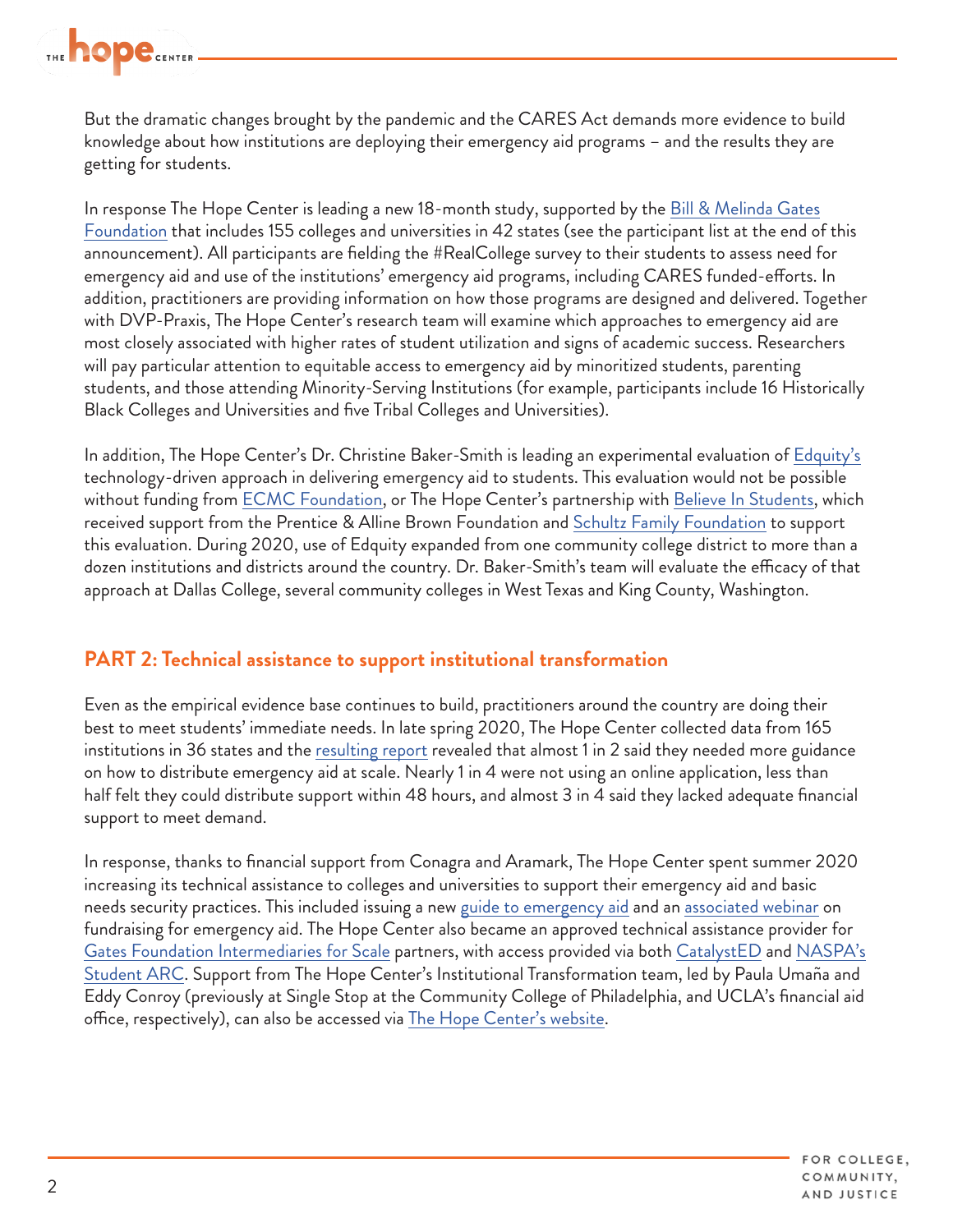

### **PART 3: State and federal policy support to advance legislation**

Effectively scaling of equitable emergency aid will require additional state and federal resources. The CARES Act investment in emergency aid was a strong start, building on state emergency aid programs in California, Minnesota, North Carolina, Washington, and Wisconsin. The Hope Center's Policy & Advocacy team, led by Carrie Welton (formerly of the Center for Law and Social Policy), is advising legislators seeking to maximize the effectiveness of emergency aid programs and ensure that they are an integral part of larger efforts to address college affordability and basic needs insecurity among students. For example, the team recently advised on the Emergency Grant Aid for College Students Act (S.4465), introduced by Senator Tina Smith. The team also issued policy guidance during the **CARES** Act implementation, and [authored a blueprint](https://hope4college.com/thriving-together-a-springboard-fort-equitable-recovery-resilience-in-communities-across-america/) on higher education policy for a CDC Foundation and Well-Being Trust pandemic-recovery initiative. These efforts will continue throughout the coming year, with support from the Michaelson 20MM Foundation. The policy team seeks additional partners to adapt to changing needs in a shifting policy environment.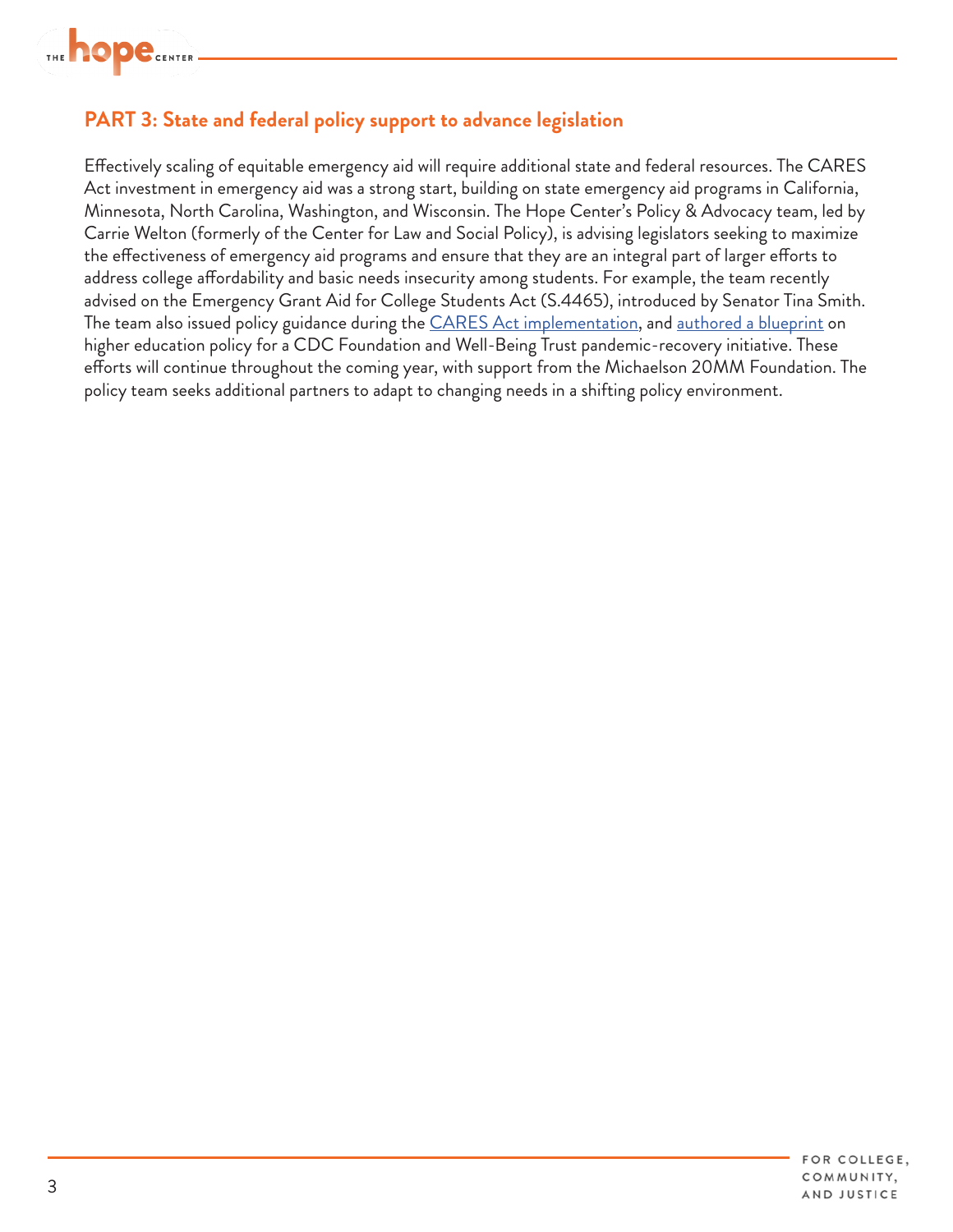

### **List of Participating Colleges and Universities**

- College/University
- Alvernia University
- Amarillo College
- Arizona State University
- Austin Community College District
- Bellevue College
- Berkshire Community College
- Boise State University
- Bowie State University
- California State University Northridge
- California State University, East Bay
- Camden County College
- Chaffey College
- Chestnut Hill College
- Claflin University
- Clarke University
- Cleveland State Community College
- College of Southern Nevada
- Colorado State University
- Columbia Basin College
- Columbia State Community College
- Columbus State Community College
- Community College of Baltimore County
- Community College of Denver
- Community College of Philadelphia
- Community College of Vermont
- Concord University
- Concordia University Texas
- Dalton State College
- Davidson County Community College
- Delaware State University
- Dillard University
- Diné College
- Dyersburg State Community College
- East Los Angeles College
- Eastern Iowa Community College
- Eastern New Mexico University-Roswell
- Elgin Community College
- Emporia State University
- Everett Community College
- Fayetteville State University
- Florida International University
- Fond du Lac Tribal and Community College
- Fullerton College
- Governors State University
- Grambling State University
- Grand Rapids Community College
- Grayson College
- Green River College
- Guilford Technical Community College
- Hawai'i Community College
- Highline College
- Honolulu Community College
- Housatonic Community College
- Houston Community College
- Imperial Valley College
- Indian River State College
- lowa State University
- Ivy Tech Community College Central Indiana
- Jackson State University
- Johnson C. Smith University
- Kapi'olani Community College
- Kaua'i Community College
- Kennesaw State University
- Kutztown University
- La Salle University
- LaGuardia Community College (CUNY)
- Lake Michigan College
- Lane College
- Leeward Community College
- Lorain County Community College
- Los Angeles City College
- Los Angeles Harbor College
- Los Angeles Mission College
- Los Angeles Pierce College
- Los Angeles Southwest College
- Los Angeles Trade-Technical College
- Los Angeles Valley College
- Loyola University New Orleans
- Madison Area Technical College
- Maui College
- Mercy College
- Mercy College of Ohio
- Metropolitan Community College
- Metropolitan State University of Denver
- Miami Dade College